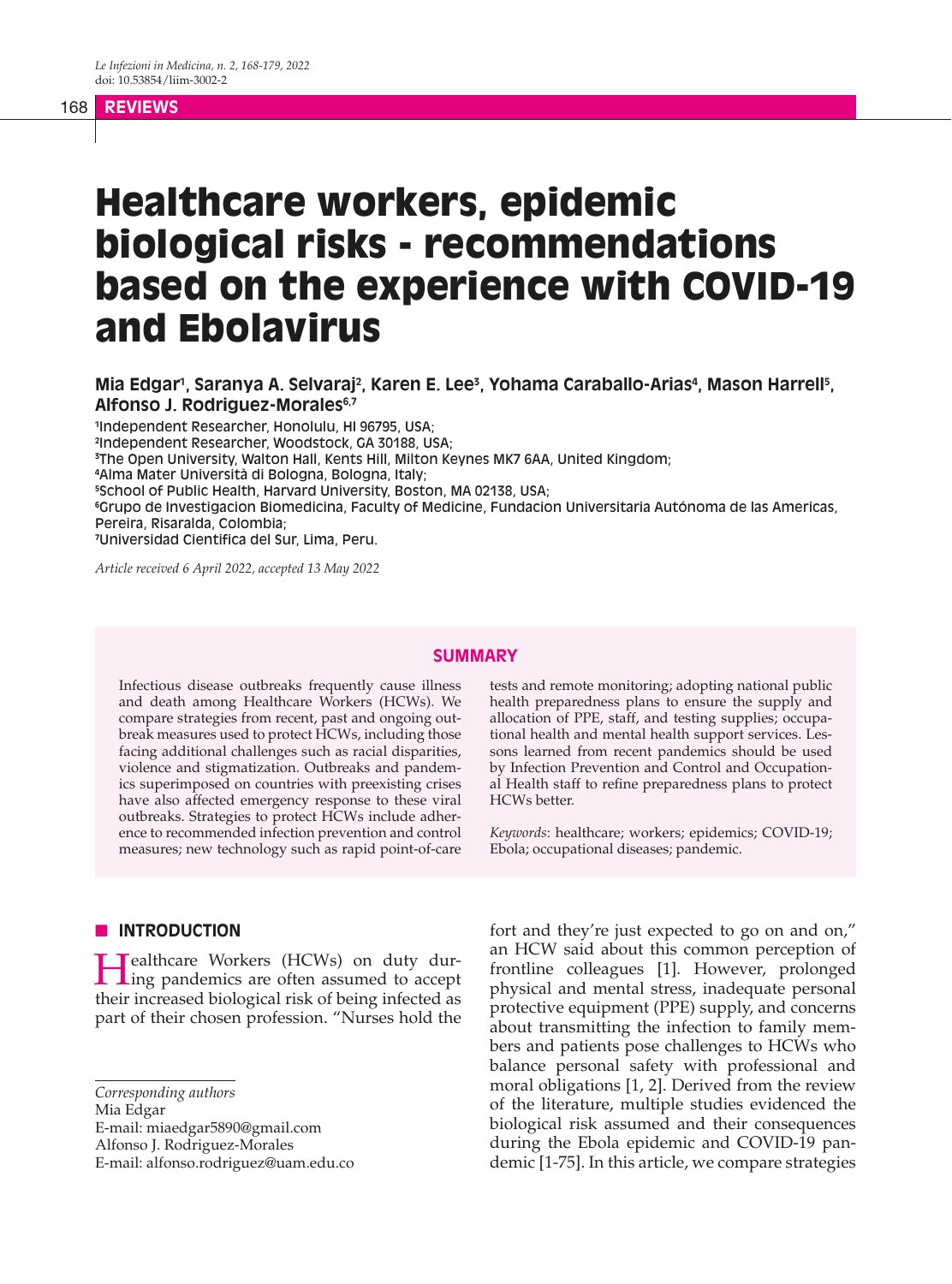from recent, past and ongoing outbreak measures used to protect HCWs, including those facing additional challenges such as racial disparities, violence and stigmatization.

The approximately 59 million HCWs worldwide have been deemed "the most valuable resource for health" [3]. Modeling based on World Health Organization (WHO) Global Health Observatory health workforce data (1990-2013) predicts a net shortage of 15 million HCWs by the year 2030 [4]. The impact of a pandemic can quickly overwhelm public health and healthcare delivery systems worldwide and especially in nations already undergoing humanitarian crises due to war, tribal conflicts, economic failures, and other strenuous conditions that become exacerbated under an outbreak. While inadequate emergency response preparation causes global suffering throughout all occupations, HCWs suffer from higher infection and death rates during infectious disease outbreaks when compared to the general population, in addition to other physical and mental health effects [5-8]. Amnesty International (2021) estimates that as of March 2021, 17,000 HCWs died from occupationally acquired infection during the ongoing COVID-19 pandemic [9]. The Head of Amnesty International, Stephen Cockburn, stated that:

*"Throughout the pandemic, governments have hailed health workers as heroes, but this rings hollow when so many workers are dying from a lack of basic protection. Every health worker has the right to be safe at work, and it is a scandal that so many are paying the ultimate price." [10]*

The WHO has published clear guidance on the rights, roles, and responsibilities of HCWs during the COVID-19 pandemic, including key considerations for occupational safety [11]*.* Without adequate support for front-line HCWs, health systems struggle even more as HCWs strike or decline to treat infected patients, become ill or die. Failure to protect HCWs also leads to worse outcomes as nosocomial infections spread to patients in hospitals or at long-term care facilities [12]. Close collaboration among public health, infection control, and occupational health specialists is vital to protect healthcare workers from harm during pandemics.

We review the physical and mental hazards and proposed solutions affecting HCWs during work in Ebolavirus (EVD) and SARS-CoV-1 outbreaks and the ongoing SARS-CoV-2 pandemic, focusing particularly on proven strategies related to the biological hazards.

For this narrative review, we reviewed articles from Scopus, Web of Sciences, and PubMed, among other international sources.

## *HCWs are at increased biological risk of infection and death during pandemics*

Emerging outbreaks typically originate with the introduction of an organism into humans from a wild animal reservoir, with subsequent human-to-human transmission [13]. Initial human cases have tended to be hunters or miners in rural locations. Transmission of illness to HCWs is an early harbinger of pandemics. For example, in the 2013-2016 EVD outbreak, one hospital ward saw 90% of its HCWs, predominantly nurses, fall ill [14]. In the three countries most affected during the West Africa EVD outbreak (Sierra Leone, Liberia, and Guinea) in 2014-15, HCWs were between 21 and 32 times more likely to be infected, resulting in 881 confirmed infections and 513 deaths among HCWs [15]. In 2003, during the SARS-CoV-1 epidemic, one index patient was found to infect 50 healthcare workers [16]. Of recorded SARS-CoV-1 outbreaks in Toronto, Hong Kong, Hanoi, and Taiwan, 36.7%, 20%, 63% and 19% of cases were in HCWs, respectively [8, 17, 18].

Medical personnel on the front lines of the SARS-CoV-2 pandemic were similarly at high risk for disease transmission, especially early in the outbreak when suspicion for occupational infection and use of appropriate preventive precautions were low. An early case review from a hospital in Wuhan, China, identified 29% of its infected patients as HCWs who acquired the infection occupationally, with ten of these infections linked to a single index patient [8]. A similar pattern of HCWs infections contributing to a large portion of all infections occurred during the emergence of SARS-CoV-2 in other countries. In April 2020, Italy reported 10% of SARS-CoV-2 infections in HCWs, while the U.S. reported 18% between February and July 2020 [19, 20]. Of the over 2 million people in the United Kingdom and United States using a COVID-19 Symptom Study mobile app March 24-April 23, 2020, front-line healthcare workers had at least a threefold increased risk of reporting a positive COVID-19 test compared with the general community. The highest risks were among HCWs working directly with COV-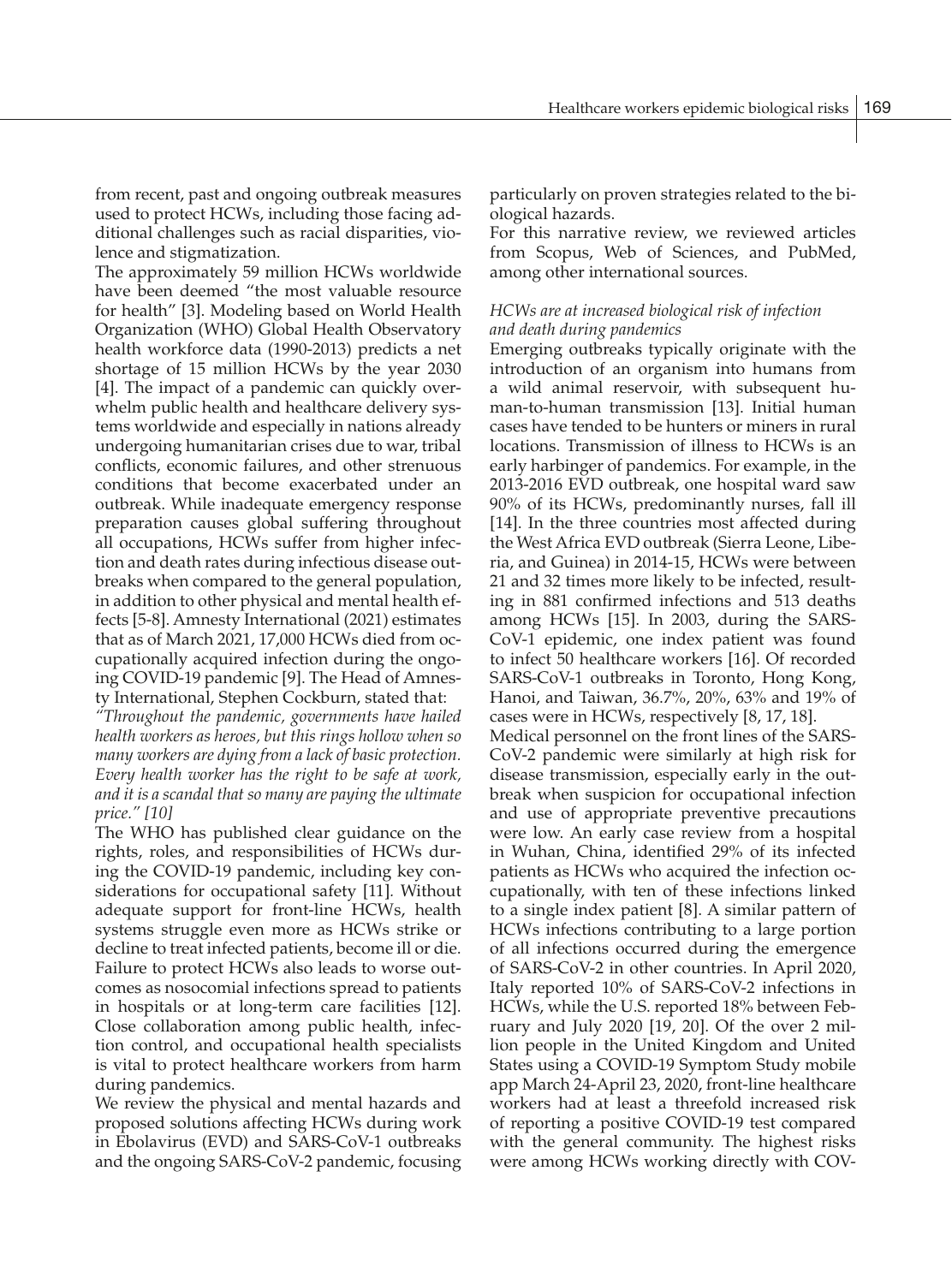ID-19 patients or without adequate PPE [7]. A living systematic review estimated the prevalence of SARS-CoV-2 infections in HCWs as of July 2020 to be 11% worldwide, with nursing staff predominantly infected [21].

Amnesty International (2021) estimates that as of March 5, 2021, at least 17,000 HCWs worldwide have died from COVID-19 infection [9]. In some countries, racial disparities associated with COV-ID-19 morbidity and mortality in the general population are also reflected in HCWs' fatality rates [20]. Reports from the United Kingdom and the U.S. indicated that Black, Asian, and minority ethnic HCWs accounted for 63% and 53% of HCW deaths in the early months of the COVID-19 pandemic, respectively [22, 20]. This increased risk of death may be partially due to risk factors affecting minority populations as a whole, such as increased predisposition for diabetes or increased likelihood of having public-facing roles. However, HCWs from these groups were also more likely to report reusing or having inadequate PPE [6]. *Recommendation:* Pandemic preparedness plans must address racial and ethnic disparities in the occupational health of HCWs, including plans to assure equal access to PPE and other protective measures.

As of June 02, 2021, according to the WHO Coronavirus-19 Dashboard (WHO 2020b), 170,812,850 SARS-CoV-2 cases and 3,557,586 deaths were reported to WHO worldwide [23]. Due to the morbidity and mortality of these infectious diseases and increased transmission rates in HCWs, protecting them must be a top priority.

*Recommendation:* Implementation of appropriate infection prevention and control (IPC) practices successfully reduces HCWs' infections [5, 24]. With access to appropriate protective strategies, HCW exposures become more controlled than that of the general population, and the risk of bringing illness home can become less than that of family members who have higher risk exposures through non-healthcare settings [25].

## *Adequate PPE supply, administrative,*

## *and engineering controls reduce HCW infection*

SARS-CoV-2's heterogeneity and ease of transmission via droplets, contact, indirect contact, and aerosols promote widespread dissemination in healthcare settings [26]. Additionally, airborne transmission risk has been debated [27]. Risk factors for transmission in healthcare settings include unprotected exposure, prolonged direct contact with a COVID-19 patient, exposure to bodily secretions, and specific events like aerosol-generating procedures.

*Recommendations:* To mitigate these types of risks, additional infection control measures beyond standard precautions must be implemented in all patient care settings.

Appropriate PPE for HCWs includes waterproof gowns or gowns with waterproof aprons, eye protection such as face shields or goggles, and respiratory tract protection via face masks or respirators. Water-repellent surgical masks prevent the transmission of large droplets, sprays, and splashes to the HCW and protect the patient from HCWs' respirations, as in surgery. They are loose fitting and disposable; they are not designed to protect HCWs from airborne infections [28]. *Recommendation:* Given the efficacy of masks in containing respiratory secretions, HCWs should wear masks and patients either masks or cloth face coverings at all times while inside any healthcare setting during the SARS-CoV-2 pandemic because infection can be transmitted by asymptomatic and pre-symptomatic individuals. Up to 40% of healthcare workers who tested positive for COV-ID-19 by reverse transcription-polymerase chain reaction (PCR) were asymptomatic [21].

For respiratory protection from aerosol-generating procedures such as tracheal intubation and airborne infection, a filtered face piece (FFP) respirator such as the N95 is required, which provides a tight fight to the face and filters 95% of airborne particles. Some organizational guidelines recommend the use of these respirators in the care of all COVID-19 patients; others allow or recommend waterproof surgical masks if no aerosol-generating procedures are involved [11, 28]. For HCWs who fail N95 fit-testing or must work for a prolonged time in a highly contaminated environment, another option is use of powered air-purifying respirators (PAPRs), which can filter nearly 100% of very small particles [29].

Appropriate environmental controls include the use of negative pressure rooms for aerosol-generating procedures, isolating confirmed and suspected cases to dedicated isolation wards, and securing adequate cleaning supplies required for hand hygiene and environmental decontamination. Open-air isolation wards using natural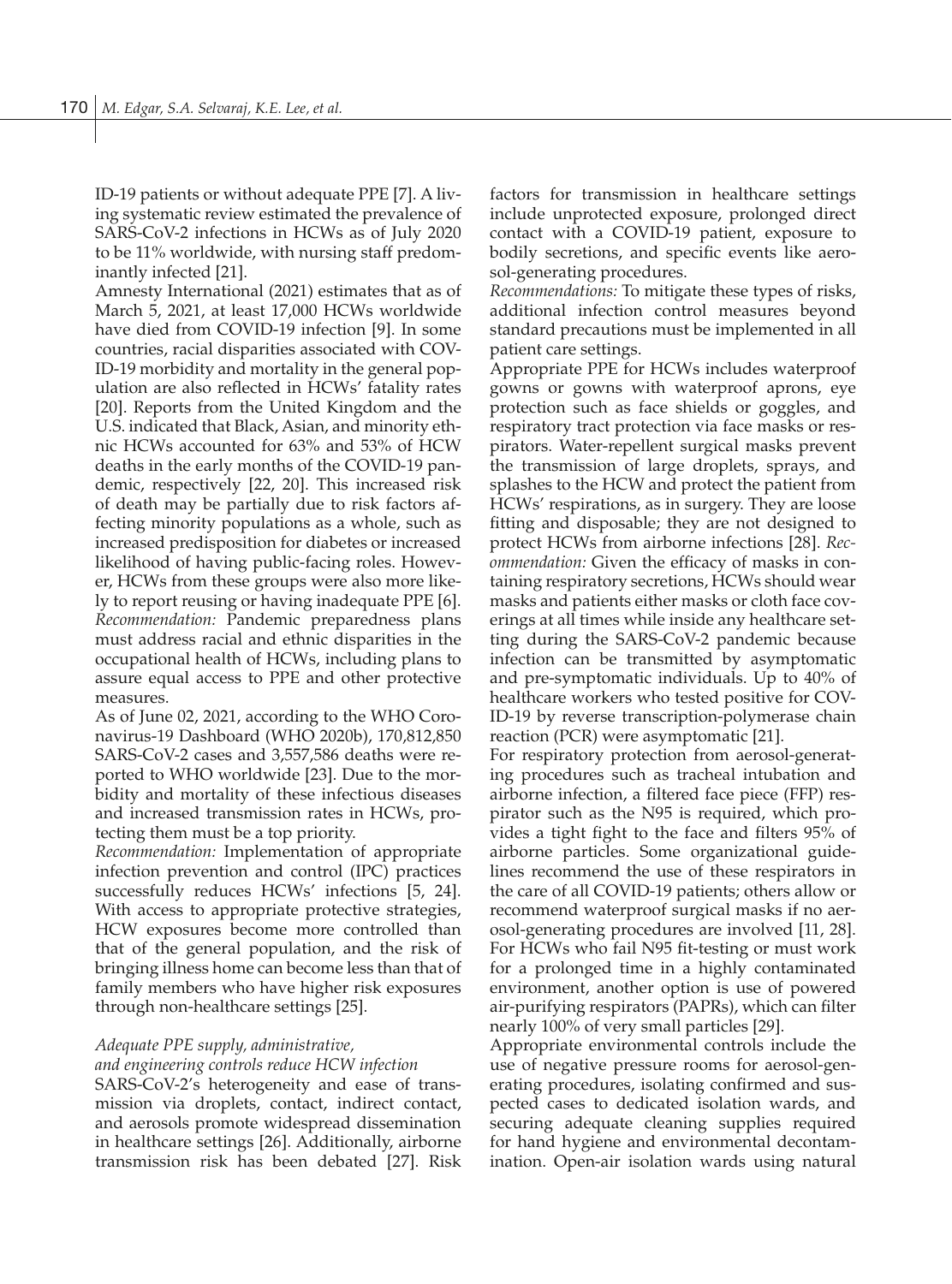or hybrid ventilation methods have also been proposed as an alternative to negative pressure rooms in resource-limited settings [30].

Shortages of PPE contribute to HCWs infections and deaths, and ultimately to health system strain and collapse. For example, during Ebola outbreaks, insufficient/inappropriate use of PPE was the most frequently cited exposure risk among HCWs. Lack of environmental controls, such as isolation wards, was another commonly cited exposure risk. In some settings, infection control was further hindered by lack of basic infrastructure such as running water, electricity, soap, and sharps disposal boxes that are integral to standard infection control for all healthcare environments [5]. The shortage and high cost of procuring PPE supply during the 2003 SARS-CoV-1 outbreak resulted in challenging circumstances in hospital settings [31]. In mid-March of 2020, as SARS-CoV-2 pandemic activity increased in many countries, shortage of PPE became a dire reality, notably N95 masks, but also gowns, face shields, and gloves [32]. Shortages of cleaning supplies such as bleach, hand sanitizer, and hand soap also occurred in health systems worldwide [33].

Increased demand for medical equipment far exceeded the supply of previously stockpiled equipment. In March 2020, the WHO estimated a need for 89 million medical masks and 76 million gloves monthly during the SARS-CoV-2 pandemic. Overall, the manufacturing of these supplies had to increase by 40%. The WHO urged governments and industries to increase PPE supply, calling for governments to provide incentives to industry to augment production while easing restrictions on export and distribution of critical medical supplies [32].

*Recommendation:* National pandemic preparedness plans must therefore include strategies to address expected shortages of medical equipment, including PPE. The absence of a strategy to bolster production and distribute equipment to the most affected geographies led to detrimental competition between local governments/health systems for limited supplies in the U.S. [34]. Centralized planning helps mitigate these effects. In Taiwan, for example, the Central Epidemic Command Center (CECC) focused resources and set the price of masks using government funds and military personnel to rapidly produce and stockpile millions of masks and create over 1,000 negative-pressure isolation rooms by January 2020 [35]. Similar to historical wartime efforts that repurposed existing facilities for defense manufacturing, manufacturers typically outside the healthcare supply chain have been compelled to divert normal production in order to address deficits in PPE and other necessary supplies, *i.e.* distilleries producing alcohol-based disinfectants and hand sanitizers. Reuse of single-use, disposable PPE emerged as another strategy to address PPE shortages, notably N95 masks, during the SARS-CoV-2 pandemic. While extended use between multiple patients, reuse, and decontamination of single-use respirators is not consistent with the manufacturer and organizational guidelines for use, it can help alleviate supply shortages [36]. The US CDC offers guidelines to follow on safe reuse. This US CDC guidelines should be followed.



Figure 1 groups interventions according to the

**Figure 1** - Methods to address risk factors leading to Healthcare Worker Infection from Ebolavirus and Coronaviruses, according to the hierarchy of hazard control.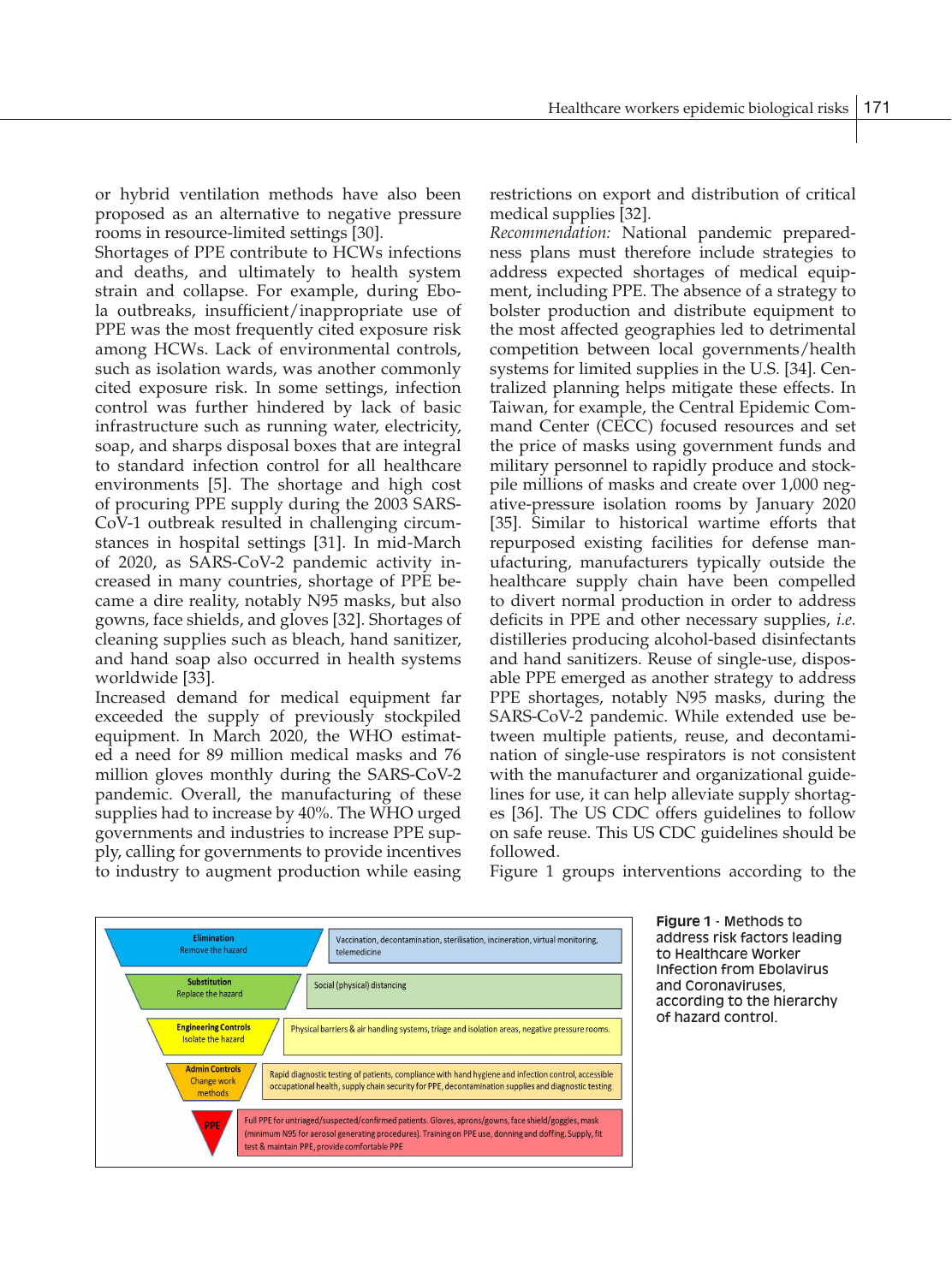hierarchy of hazards controls. Provision of PPE and administrative controls such as training and behavioral modification rank lowest on the hierarchy compared to eliminating hazards and using environmental controls that depend less on individual behaviors. Technology has also created new environmental/engineering controls that can address HCWs' exposure risks. These protective measures, along with training in PPE use, should be prioritized for use by frontline healthcare workers. Prolonged exposure time is a risk factor for HCWs infection; however, reduced patient interactions can affect HCW-patient rapport, and ultimately quality of care. The same technology behind telemedicine and remote medical monitoring, which took on new prominence during the SARS-CoV-2 pandemic as a means to reduce exposure risk in outpatient settings, has also been adapted for use in inpatient settings to protect HCWs. Healthcare facilities have reported using equipment such as baby monitors, iPads, and Google Nest cameras to allow HCWs to monitor and interact with patients remotely. In addition to decreasing exposure time, the use of this technology and telemedicine conserves PPE supplies by lowering the number of times an HCW must enter and exit a patient's room [37]. Vaccines are another important protective biotechnology. HCWs were prioritised for vaccination in the U.S., and were among the first to receive either the Pfizer-BioNTech or Moderna vaccine. HCW prioritization for safe, effective vaccines will continue to be essential [38].

## *General ventilation as control strategy to all areas*

Since mid-2021, airborne transmission (not just aerosol generated by certain clinical procedures) is accepted as a common method of SARS-CoV-2 transmission, requiring revision of earlier general measures in 2020 focused on droplet and fomite transmission. The gold standard prevention strategy for reducing airborne transmission is ensuring adequate ventilation in all areas of healthcare facilities. This is not included, and the recommendations are focused in 2020 general measures based in droplets and fomites thesis. Current evidence strongly suggests transmission from contaminated surfaces does not contribute substantially to new infections [76-86]. Transmission of the virus indoors can be reduced with good ventilation [87,88].

# *HCWs should use PPE and isolation rooms for all patients with characteristic symptoms and/or known exposure and testing results*

Failure to recognize infected patients during an initial triage encounter is a commonly cited exposure risk during EVD and SARS outbreaks [5]. Mistriaging infected patients increases the number of HCWs with unprotected exposures and lead to nosocomial transmission of infection to other patients in their cohort. Delays in testing turnaround, limited testing availability, narrow epidemiological criteria for testing, and failure to screen for symptoms and signs of infection such as fever, cough, respiratory failure/hypoxia, vomiting, and diarrhoea all contribute to triage failures [5].

Development and distribution of rapid point-ofcare tests are a crucial tool to protect front-line HCWs by helping to quickly identify patients who should be isolated, and allow for targeted use of isolation rooms and PPE.

*Recommendation:* National strategies to address production of medical equipment in pandemic planning should also ensure adequate production of supplies required for rapid tests. The shortage of any component of testing, from nasal/throat swabs to chemical reagents for testing, has been linked to delays in testing and obtaining test results [39].

Multiple factors can limit the real-world sensitivity of diagnostic tests, *e.g.*, as of April 2020 estimated sensitivity for SARS-CoV-2 was about 70% for RT-PCR tests commonly used to diagnose active infection [40]. Therefore, negative diagnostic testing should therefore not be the sole criteria for discontinuing precautions in patients presenting with typical symptoms and/or known exposure.

# *Training for outbreak-specific work and reduction of HCW fatigue help adherence to IPC protocols*

Observations of HCWs providing care to patients on contact and droplet precautions in non-pandemic settings and HCWs donning/doffing in EVD-level PPE in experimental settings found that a majority of HCWs deviated from recommended techniques for donning/doffing PPE [41, 42]. During the SARS-CoV-1 outbreak in Singapore, HCWs infections occurred even with use of appropriate PPE. Improper use of PPE, including removing PPE unsafely, reusing single-use PPE, and having improperly fitted eye protection and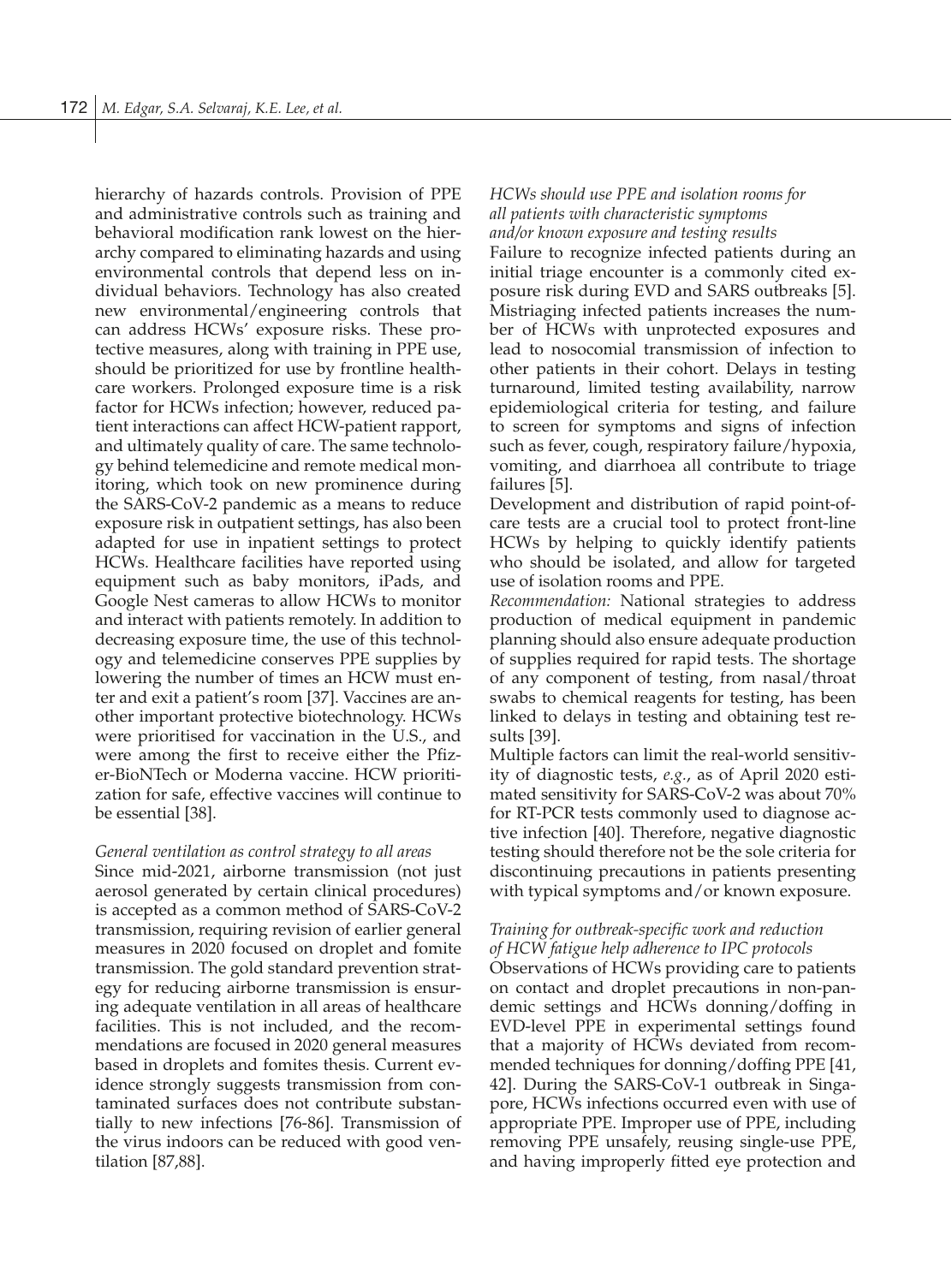masks, were identified as contributing factors that may have led to these infections [31]. Similar risks, such as inadequate hand hygiene, are contributing to HCWs' infection risk in the SARS-CoV-2 pandemic, as well [43].

During the SARS-CoV-1 outbreaks in Toronto and Taiwan, HCWs were required to participate in rapid training to familiarize themselves with PPE. Taiwan also implemented training that was needed for families and hired caretakers who provided support in the hospitals [44]. Training HCWs in their community decreases fear and increases confidence in providing care for patients [45]. Training has the added benefit of teaching HCWs to recognise when standard precautions are sufficient in order to avoid depleting PPE supplies through inappropriate use [31]. In EVD outbreak settings, PPE monitors (buddies) were used to direct the doffing process [43].

After a series of what seems to be never-ending work hours, fatigued HCWs may be less likely to adhere to recommended IPC protocols and suffer from skin damage to the face and hands from PPE. Proposed solutions include full-face respirators and face shields, topical ointments and hand creams [46].

Face-to-face training may reduce errors in PPE use compared to written/video-based instruction alone, but overall, there is scarce data on the efficacy of different training methods. More research is needed in this area [47]. Simulation performed in advance of any outbreak situations can help identify lapses in preparation and training, provided the results of such exercises are publicised and acted on in preparation for future crises [48]. WHO has prepared COVID-19 simulation training exercises for all countries [49].

## *Government PR campaigns reduce violence against HCWs*

During the 2013-2016 EVD pandemic, distrust of and violence against HCWs occurred due to misconceptions such as rumors that HCWs spread EVD [50]. In a village in Guinea, eight people from an Ebola outreach team comprised of HCWs, journalists, and local officials were killed [50]. While many nations applauded their healthcare workers during the SARS-CoV-2 pandemic, in some nations, HCWs were once again targets of violence. At least 44 attacks against HCWs were reported in Mexico [51]. The Indian government had to enact a "zero-tolerance" policy making violence against HCWs a non-bailable offense after HCWs were attacked by mobs [52]. In the United States, public health officers recommending lockdowns and other public health measures faced harassment from laypersons and elected officials, including protests at their homes, vandalism, and threatening telephone calls and social media posts. Some officers required private security details for personal protection [53].

*Recommendation:* Pandemic preparedness programs should include resources for community outreach that help identify causes of community distrust of HCWs and correct underlying misconceptions about disease spread through targeted, educational public health campaigns. In all cases, provision of appropriate PPE, environmental controls, and IPC training also help address causes of violence by preventing HCWs infections and reducing community concerns that HCWs will bring infection home. Unfortunately, in many settings where HCWs requested safer work conditions, they were arrested or faced other forms of retribution, leading to further stigmatization. HCWs have the right to raise concerns about their safety to their employers and appropriate governmental authorities without fear of repercussions [10]. Efforts should be made by governments and local businesses to publicly support and thank HCWs to help counter negative attitudes publicly.

One concern about the narrative of HCWs being heroes or angels is that it suggests people do this work because they're unique, not because they're doing their job, for which they should be adequately paid and protected. "It's also been a real barrier to people (HCW) seeking help with their own problems, because they feel heroes don't struggle. An angel doesn't get PTSD.**"** [54]. Feelings of stress, anxiety, depression, and post-traumatic stress disorder (PTSD), however, are common psychological effects that impact HCWs during pandemic situations. Comparing PTSD rates in HCWs in Singapore before and after the 2003 SARS outbreak showed a 20% increase in prevalence compared to 8% pre-SARS [55]. Among HCWs in or near Wuhan during the COVID-19 pandemic, over 70% experienced psychological distress, 50% experienced depression, 45% experienced anxiety, and 34% reported insomnia. Nurses and frontline HCWs who provided direct care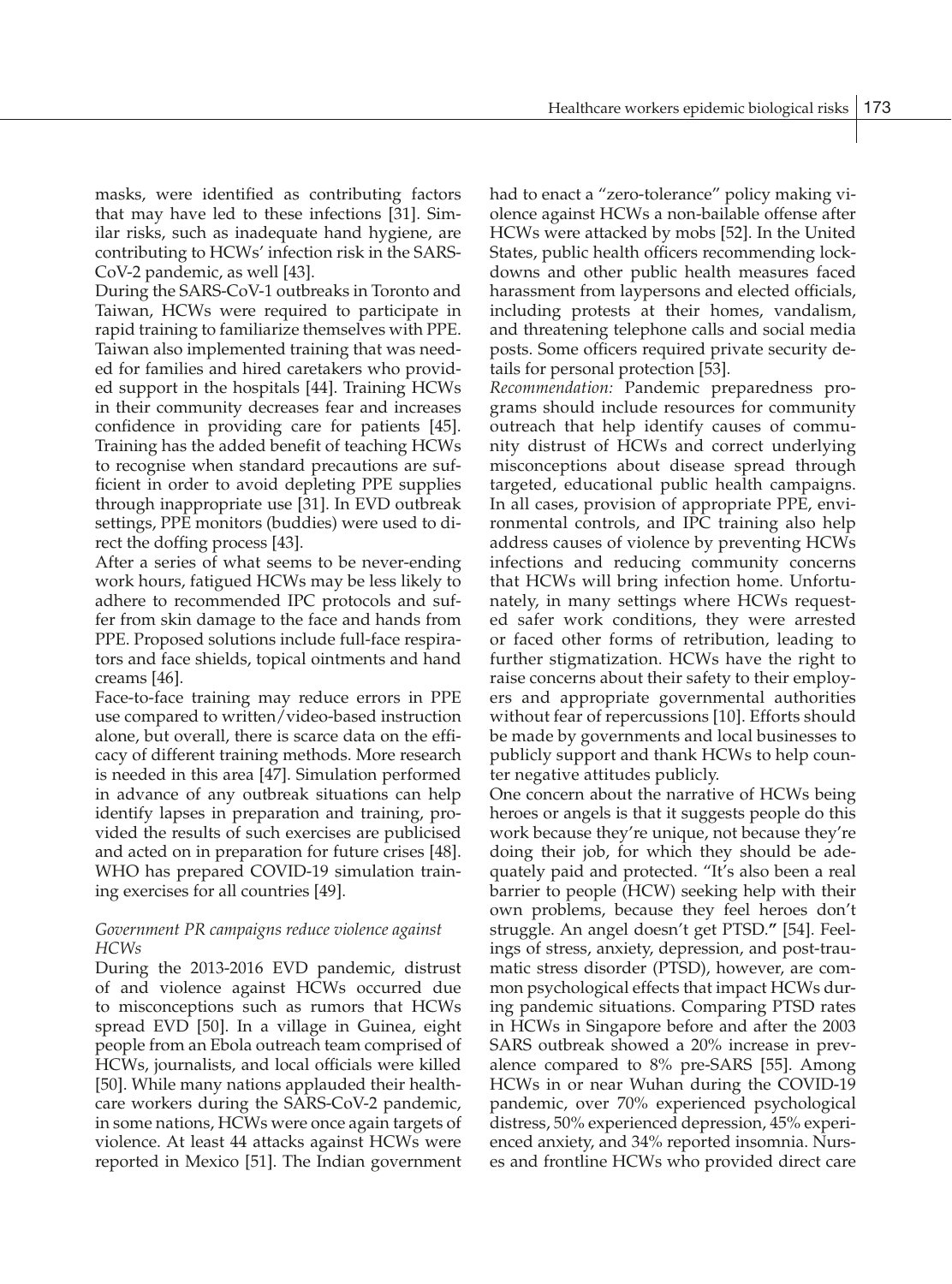to COVID-19 patients were more likely to suffer from mental health symptoms [56].

Reports from past pandemics offer insight into the causes of psychological stress. In Toronto after the 2003 SARS-CoV-1 outbreak, causes of emotional distress included fear of personal infection, guilt about exposing family members to infection, voluntary 10-day quarantine, stigmatization from the lay community, and resentment over involuntary assignments to SARS patients. Accompanying symptoms included anxiety, fatigue, insomnia, irritability, and decreased appetite [57]. Rigid infection control procedures and meticulous personal protection equipment usage, though necessary, also increased HCWs' stress [55].

While the study from Wuhan during the COV-ID-19 pandemic found that frontline workers directly caring for infected patients experienced increased psychological stress, the study of Singapore HCWs during the 2003 SARS outbreak found similar rates of PTSD in HCWs regardless of actual exposure to SARS-CoV-1 patients or work areas [56]. Even in non-designated SARS hospitals, the pressure of diagnosing SARS-CoV-1 weighed heavily on the HCWs shoulders. Any delay or misdiagnosis caused an increased risk of anxiety due to possible infection of the HCWs themselves, their co-workers, and family members, in addition to a rebuke from health authorities [55].

An additional factor contributing to stress in non-frontline HCWs (and many frontline workers) is decreased income. During the EVD outbreak, patients avoided seeking healthcare because of fear of nosocomial infection, a phenomenon that recurred during the SARS-CoV-2 pandemic, when the volume of Emergency Room (E.R.) visits in the United States dropped by 50% [58, 59]. As income falls due to canceled procedures and patients avoid health systems, HCWs may find themselves working in a more demanding environment for less or no pay at all [5, 60]. During SARS-CoV-2, many HCWs not directly providing frontline care lost their jobs or experienced significant decreases in income [61,60].

In addition, memories related to human tragedy can lead to psychological distress during and after pandemic-related work [62]. HCWs responding to emergencies may have to provide care that runs counter to what they previously practiced as humane, ethical standards of care. Such "moral injuries'' where people witness or are involved in something that violates their moral code have been identified as contributing factors to PTSD in soldiers and may contribute to mental health problems such as anxiety, depression, and PTSD in HCWs [63, 64]. One example of a situation that can cause moral injury: the guilt of making life-altering decisions due to shortage of ventilators [65]. One young physician noted, "The most anxiety I have is around ventilator allocation. Seeing people die is not the issue. We're trained to deal with death. Nor is it the volume of people dying. The issue is giving up on people we wouldn't normally give up on" [66]. Another example: HCWs watching patients say goodbye to their loved ones without physical contact or not being able to say goodbye at all [67]. This was true for the first SARS outbreak, as well. An infectious disease physician remembers: "One of the nurses told her father goodbye on the phone because she had worked in a SARS-affected hospital. She couldn't go to the hospital where he was to visit him. So, it was a very sober time" [68].

# *Workplaces should anticipate and address HCWs' psychological distress*

WHO guidance on the SARS-CoV-2 pandemic has emphasized that healthcare workers should focus on their mental health and physical health during this very stressful time [11] Workplaces should anticipate feelings of stress, anxiety, and depression as a consequence of working in crisis settings such as pandemics and engage in strategies to mitigate this effect. Preparing workers for expected challenges can reduce the risk of mental health problems when practicing in difficult work environments. In outbreak settings, this includes training on physical hazards and methods to mitigate psychological distress and moral injury in outbreak settings.

*Recommendation:* All HCWs benefit from examples of healthy methods of decompressing and addressing stress that has worked for others. Table 1 summarizes strategies that have been used in various outbreak settings to support HCWs mental health [57, 69,70]. Specific attention should be paid to managing insomnia and identifying HCWs who are isolating/exhibiting avoidance, which is a sign of trauma and mental distress, and who may benefit from speaking with a mental health specialist [63].

Widespread closures of mass transit, schools,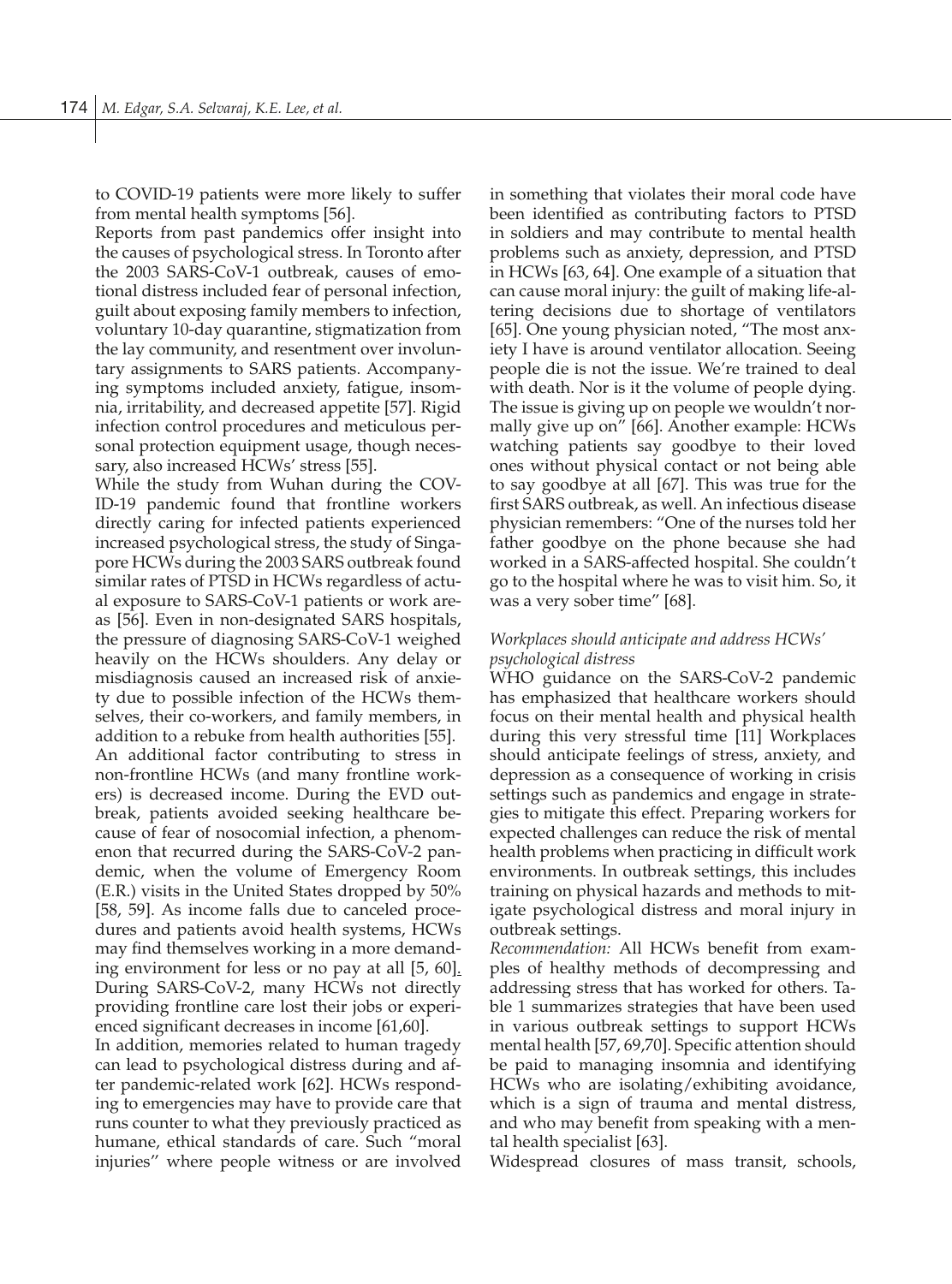| Psychosocial<br>symptoms                                                                                                                                                                 | <i>Interventions</i>                                                                                                                                                                                                                                                                                                                                                                                                                                                                                                                                                    |
|------------------------------------------------------------------------------------------------------------------------------------------------------------------------------------------|-------------------------------------------------------------------------------------------------------------------------------------------------------------------------------------------------------------------------------------------------------------------------------------------------------------------------------------------------------------------------------------------------------------------------------------------------------------------------------------------------------------------------------------------------------------------------|
| - Mental stress<br>- Insomnia<br>- Fatigue<br>- Irritability<br>- Changes<br>in appetite<br>- Moral injury<br>- Depression<br>- Anxiety<br>- Post-traumatic<br>stress disorder<br>(PTSD) | Stress adaptation model<br>(normalisation/anticipation<br>of stress)<br>Education on healthy coping<br>strategies<br>Clear communication from<br>supervisors/leaderships<br>- 24/7 Crisis and Confidential<br>telephone hotlines<br>- Virtual support groups<br>One-on-one counseling sessions<br>- Designated rest/break areas<br>- Informal drop-ins with mental<br>health professionals<br>Simulation exercises on ethical<br>decision making.<br>- Prompt psychiatry referral<br>for clinical depression/PTSD<br>Journaling<br>Meditation<br>Yoga<br>- Comedy/Humor |

| <b>Table 1</b> - Psychological Sequelae and Specific Stressors |
|----------------------------------------------------------------|
| during Viral Outbreak Work.                                    |

stores, and restaurants pose additional challenges to HCWs who, in addition to new stressors at work, also face increased difficulty with transportation to work, finding care for dependent children, and obtaining meals. During COVID-19, some hospitals responded by arranging for services such as daycare, bringing food to HCWs staffing busy units, and offering free parking, bike rentals, and negotiating for reduced car rental rates [71, 72]. HCWs concerned about bringing infection home to vulnerable family members also benefit from provision of or assistance with finding new rest quarters where they can temporarily isolate themselves from family [70].

During pandemic work, continued clear communication from leadership of directives and precautionary measures was associated with lower rates of emotional stress and trauma [55]. HCWs in leadership positions can help staff prepare for and make sense of morally challenging situations; Greenberg et al. provide a list of such situations, such as having to decide which patients will receive limited resources [63].

*Recommendation:* Pandemic preparedness plans can use such lists to anticipate and create guidelines for morally challenging situations that allow for consistent, ethical decision-making, rather than relying on actions by individual institutions or HCWs' approaches [73]. In interviews, a majority of HCWs in disaster settings have stated that prior training significantly affected ethical performance under duress. Reflective thinking and experience were similarly considered key factors in ethical performance, encompassing both personal trial-and-error experience and the shared experiences of other HCWs [74]. Simulations and other types of training instituted during "normal" times can therefore help prepare HCWs for the physically and morally challenging situations faced by HCWs in pandemic settings.

# **n CONCLUSIONS**

SARS-CoV-1, EVD and SARS-CoV-2 outbreaks exposed systemic weaknesses in HCWs' safety, infection prevention and control, and public health preparedness plans. HCWs have suffered from hazards such as infection, violence, mental stressors such as fearing for their own and their families' health, the financial impact of pandemics, and death. These stressors contribute to increases in anxiety, depression, and PTSD during pandemic work [7, 55]. Previous outbreaks and the current COVID-19 pandemic highlight the increased occupational risks HCWs face, especially among nurses and other frontline clinicians [86]. Strategies such as provision and training in the use of appropriate PPE, strict adherence to infection prevention and control protocols, and rapid testing and isolation protocols can increase HCWs safety and efficiency in current and future pandemics. Mental stress is an expected consequence of work in a pandemic setting and should be planned for accordingly, with additional resources made available to HCWs who develop clinically significant depression and PTSD from pandemic work. Clear communication from leadership can reduce psychological stress and trauma, as do coping strategies such as humor and restorative sleep [55]. During pandemics, HCWs benefit from having access to a range of mental health services.

Although many interventions can be deployed on an institutional or facility level, pandemics are large-scale crises requiring national-level responses. Pandemics are rapidly evolving situations that require aggressive, proactive public health strat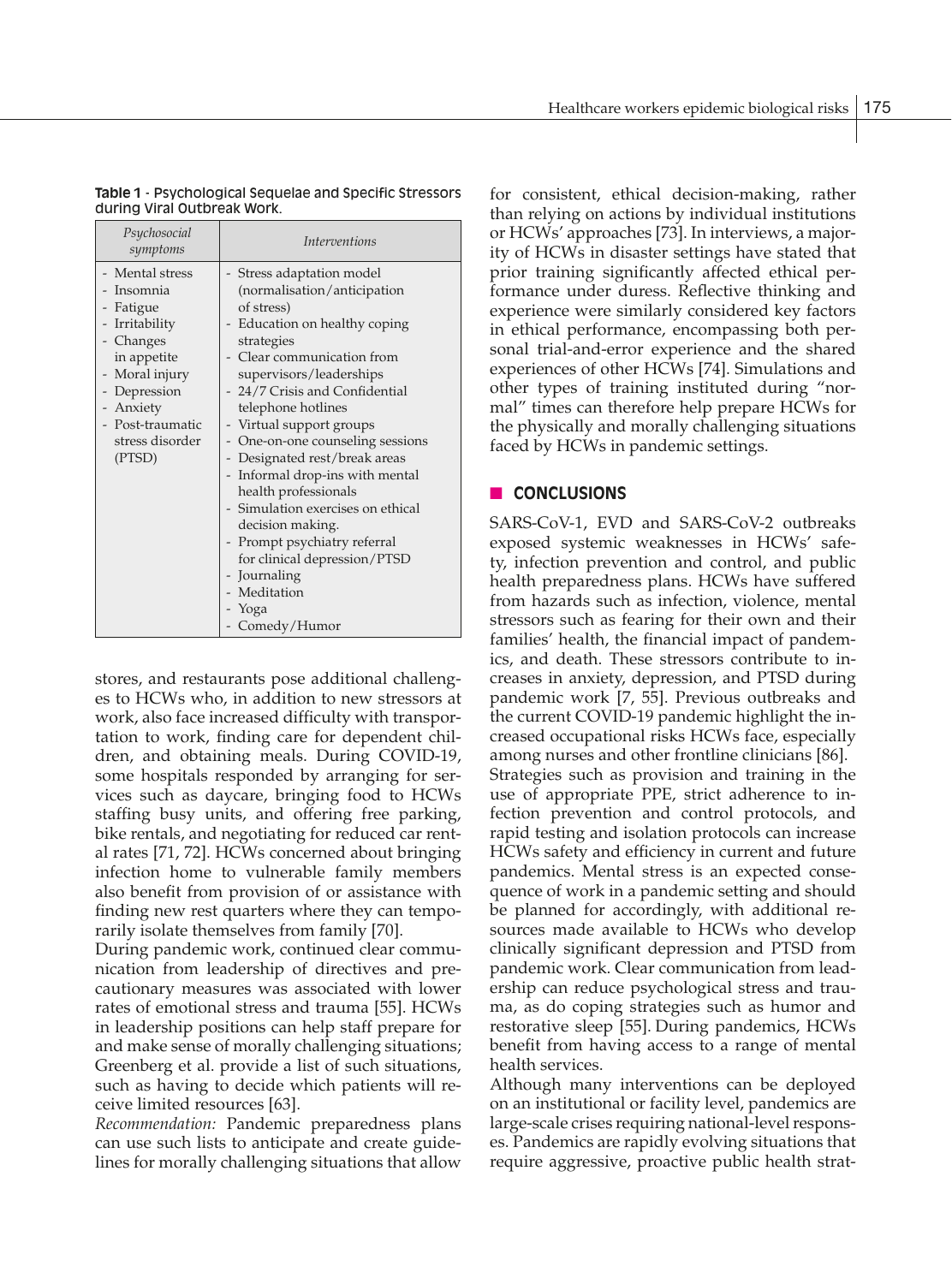egies, guidelines, contingency plans, and the implementation of a wide array of public policies. Fortunately for the HCW, the development and application of vaccines for SARS-CoV-2/COV-ID-19 drastically reduced the impact of pandemic, especially in mortality for most workers [89]. An effective pandemic response requires advance planning and infrastructure, including the ability to rapidly increase production and distribution of PPE and diagnostic testing supplies to reduce the effects of exposure to physical and mental health risks during an infectious disease outbreak. HCWs in many countries are in a more vulnerable position due to poverty, overcrowding, lack of utilities (water, electricity, internet connection, and sewage), armed conflict, food insecurity, and weak health systems infrastructure. These conditions limited pandemic preparedness levels prior to the emergence of COVID-19 [32]. However, many HCW infections from SARS-CoV2 were reported in several countries ranked "most prepared" or "more prepared" by the 2019 Global Health Security Index, including the United States and United Kingdom, which received the highest scores for pandemic preparedness [75]. Despite high preparedness scores, these countries grappled with PPE supply, delays in diagnostic testing, and other factors that led to high numbers of SARS-CoV-2 infections in HCWs. This highlights the numerous unmet challenges to protecting HCWs from infection in all geographies.

#### **Funding sources**

None.

## **Conflict of interest**

None.

# n **REFERENCES**

[1] Pearce L. How COVID-19 is affecting nurses' mental health, and what to do about it. *Nursing Standard* April 8th, 2020.

[2] Adams JG, Walls RM. Supporting the health care workforce during the COVID-19 global epidemic. *JAMA*. - 2020, 323 (15), 1439-40. doi: 10.1001/ jama.2020.3972.

[3] World Health Organization. World Health Report 2006: Working Together for Health. [World Health Organization web site] Available online: https://www. who.int.whr.2006.en/ Accessed: 12 October 2019.

[4] Liu JX, Goryakin Y, Maeda A, Bruckner T, Schef-

fler R. Global Health Workforce Labor Market Projections for 2030. *Hum Resour Health.* 2017; 15 (1), 11. doi: 10.1186/s12960-017-0187-2.

[5] Selvaraj SA, Lee KE, Harrell M, Ivanov I, Allegranzi B. Infection rates and risk factors for infection among health workers during Ebola and Marburg virus outbreaks: a systematic review. *J Infect Dis*. 2018, 218(Xx Xxxx), S679-S89. doi: 10.1093/infdis/jiy435.

[6] Nguyen LH, Drew DA, Graham MS, et al. Risk of COVID-19 among front-line health-care workers and the general community: a prospective cohort study. *Lancet Public Health*. 2020; 5 (9), e475-e483. doi: 10.1016/ S2468-2667(20)30164-X.

[7] Chong MY, Wang WC, Hsieh, WC. Psychological impact of severe acute respiratory syndrome on health workers in a tertiary hospital. *Br. J. Psychiatry* 2004; 185 (AUG.), 127-33. doi: 10.1192/bjp.185.2.127. PMID: 15286063.

[8] Chen KT, Twu SJ, Chang HL, et al. SARS in Taiwan: An overview and lessons learned. *Int J Infect Dis.* 2005; 9 (2), 77-85. doi: 10.1016/j.ijid.2004.04.015.

[9] Amnesty International. Mapping health workers deaths from Covid-19. 5 March 2021 Available at: https://www.amnesty.org/en/latest/news/2020/09/ mapping-covid19-health-worker-deaths/ Accessed 1010/03/21.

[10] Amnesty International. Exposed, Silenced, Attacked: Failures to Protect Health and Essential Workers During the COVID-19 Pandemic. July 2020 Available at: https://www.amnesty.org/en/documents/ pol40/2572/2020/en/

[11] WHO 2020a World Health Organization Coronavirus disease (covid-19) outbreak: rights, roles and responsibilities of health workers, including key considerations for occupational safety and health. https:// apps.who.int/iris/handle/10665/331510

[12] Faghanipour S, Monteverde S, Peter E. COV-ID-19-related deaths in long-term care: The moral failure to care and prepare. *Nursing Ethics*. 2020; 27 (5), 1171-3. doi: 10.1177/0969733020939667.

[13] Morse SS, Mazet JAK, Woolhouse M, et al. Prediction and prevention of the next pandemic zoonosis. *Lancet.* 2012; 380 (9857), 1956-65. doi: 10.1016/S0140- 6736(12)61684-5.

[14] Bausch DG. The year that Ebola virus took over west Africa: missed opportunities for prevention. *Am J Trop Med Hyg*. 2015; 92 (2), 229-32. doi: 10.4269/ajtmh.14-0818.

[15] Elston JT, Cartwright C, Ndumbi P, Wright J. The Health Impact of the 2014-15 Ebola Outbreak. *Public Health.* 2017; 143, 60-70. doi: 10.1016/j.puhe.2016.10.020. [16] Wong MML, Yee WKS, Ng CK. Letter from Hong Kong. *Respirology.* 2018; 23 (1), 111-2. doi: 10.1111/ resp.13197.

[17] Varia M, Wilson S, Sarwal S, et al. Investigation of a nosocomial outbreak of severe acute respiratory syn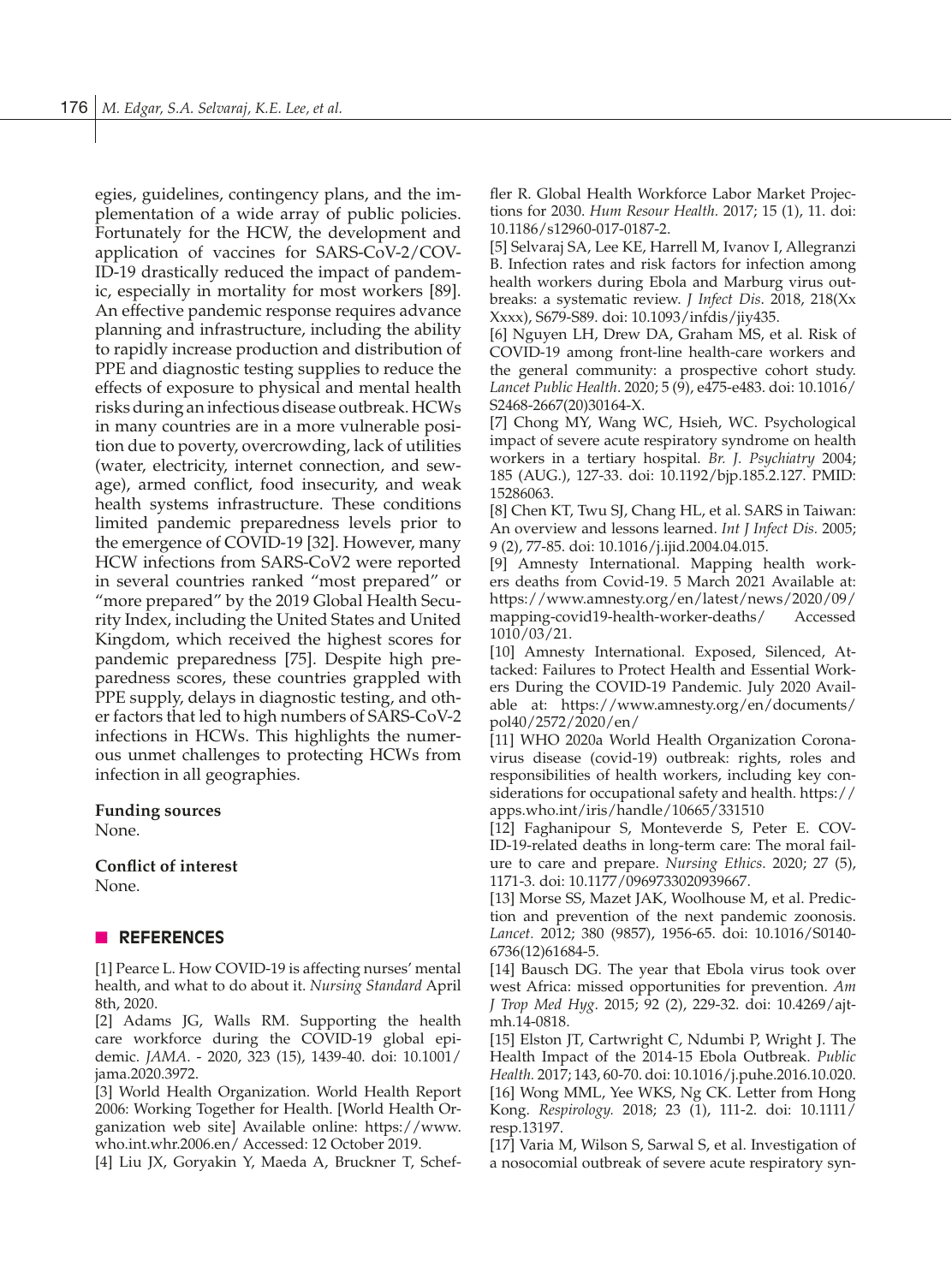drome (SARS) in Toronto, Canada. *CMAJ.* 2003; 169 (4), 285-92.

[18] CDC. 2003 Update. Outbreak of severe acute respiratory syndrome--worldwide, 2003. MMWR 2003; 52, 226-8.

[19] Lapolla P, Mingoli A, Lee R. Deaths from COVID-19 in healthcare workers in italy - what can we learn? *Infect Control Hosp Epidemiol*. 2020; 1-2. doi: 10.1017/ ice.2020.241.

[20] Hughes M, Groenwold M, Lessem S, et al. Update: Characteristics of HealthCare Personnel with COVID-19--United States, February 12-July 16, 2020. *MMWR. Morb. Mortal. Wkly. Rep.* 2020; 69 (38), 1364-8. doi: 10.15585/mmwr.mm6938a3.

[21] Gómez-Ochoa S, Franco O, Rojas L, et al. COVID-19 in Health-Care Workers: a living systematic review and meta-analysis of prevalence, risk factors, clinical characteristics, and outcomes. *Am J Epidemiol.* 2020; 399. doi: 10.1093/aje/kwaa191.

[22] Cook T, Kursumovic E, Lennane S. Exclusive: deaths of NHS staff from Covid-19 analysed. Health Service Journal (HSJ). 22 April 2020.

[23] WHO 2020b Coronavirus-19 Dashboard [WHO Website] Online: https://covid19.who.int/ Accessed: 02 June 2021.

[24] Chou R, Dana T, Buckley DI, Selph S, Fu R, Totten AM. Epidemiology of and risk factors for coronavirus infection in health care workers: a living rapid review. *Ann Intern Med.* 2020; 173 (2), 120-36. doi: 10.7326/M20- 1632.

[25] Lorenzo D, Carrisi C. COVID-19 exposure risk for family members of healthcare workers: An observational study. *Int J Infect Dis*. 2020; 98, 287-289. doi: 10.1016/j.ijid.2020.06.106.

[26] Branch-Elliman W, Savor Price C, Bessesen M, Perl T. Using the pillars of infection prevention to build an effective program for reducing the transmission of emerging and reemerging infections. *Curr Environ Health Rep*. 2015; 2 (3), 226-35 doi: 10.1007/s40572-015-0059-7.

[27] Tang JW, Bahnfleth WP, Bluyssen PM, et al. Dismantling myths on the airborne transmission of severe acute respiratory syndrome coronavirus-2 (SARS-CoV-2). *J Hosp Infect.* 2021; 110, 89-96. doi: 10.1016/j. jhin.2020.12.022.

[28] CDC 2019 Interim Infection Prevention and Control Recommendations for Healthcare Personnel During the Coronavirus Disease 2019 (COVID-19) Pandemic Online: https://www.cdc.gov/coronavirus/2019-ncov/ infection-control/control-recommendations.html Accessed: 21 July 2020.

[29] Dau NQ, Peled H, Lau H. Why N95 Should be the Standard for all N-95 Inpatient Care. *Ann Internal Med.* 2020; Articles, Abstracts, and Reports. 3229. doi: 10.7326/M20-2623.

[30] WHO 2009 Atkinson J, Chartier Y, Pessoa-Silva C, Jensen P, Li Y, Seto W. (Eds) Natural Ventilation for Infection Control in Health-Care Settings. https://pubmed.ncbi.nlm.nih.gov/23762969/

[31] Shaw K. The 2003 SARS outbreak and its impact on infection control practices. *Public Health* 2006; 120 (1), 8-14 doi: 10.1016/j.puhe.2005.10.002.

[32] WHO 2020c Shortage of personal protective equipment endangering healthcare workers worldwide. https:// www.who.int/news-room/detail/03-03-2020-shortage-of-personal-protective-equipment-endangering-health-workers-worldwide Accessed: 24 July 2020

[33] Brink M. (20 Sep, 2020) Mass General Producing Hand Sanitizer to Meet Hospital Demand [Massachusetts General Hospital Website] https://www.massgeneral.org/news/coronavirus/mass-general-producing-hand-sanitizer-to-meet-hospital-demand

[34] Soergel A. States Compete in 'Global Jungle for PPE. [US News Website] Online: https://www.usnews.com/news/best-states/articles/2020-04-07/ states-compete-in-global-jungle-for-personal-protective-equipment-amid-coronavirus Accessed: 20 Sep 2020.

[35] Wang CJ, Ng CY, Brook RH. Response to COV-ID-19 in Taiwan: big data analytics, new technology, and proactive testing. *JAMA.* 2020; 323 (14), 1341-2. doi: 10.1001/jama.2020.3151. PMID: 32125371.

[36] CDC 2020b Recommended Guidance for Extended Use and Limited Reuse of N95 Filtering Facepiece Respirators in Healthcare Settings [CDC Website] Online: https://www.cdc.gov/niosh/topics/hcwcontrols/ recommendedguidanceextuse.html Accessed: 03 Aug 2020.

[37] Bruggeman, L. Baby monitors in the ICU: Nurses get creative to save lives, critical equipment. [ABC News] Online: https://abcnews.go.com/Health/nurses-find-monitor-patients-virus-baby-monitors/story?id=69907152 Accessed: 6 Aug 2020.

[38] CDC 2020c CDC's COVID-19 Vaccine Rollout Recommendations [CDC Website ] Online: https://www. cdc.gov/coronavirus/2019-ncov/vaccines/recommendations.html Accessed: 04 Apr 2021.

[39] NPR (2020) Despite Early Warnings, U.S. Took Months To Expand Swab Production For COVID-19 Test May 12, 2020 https://www.npr.org/2020/05/12/853930147/ despite-early-warnings-u-s-took-months-to-expandswab-production-for-covid-19-te?t=1616501754831 accessed 23.03.21.

[40] Arevalo-Rodriguez I, Buitrago-Garcia D, Simancas-Racines D, et al. False-negative results of initial rtpcr assays for Covid-19: a systematic review. *PLOS One*. 2020; 15, 12:e0242958. doi: 10.1371/journal.pone.0242958. [41] Phan LT, Maita D, Mortiz DC, Weber R, Fritzen-Pedicini C, Bleasdale SC, et al. Personal Protective Equipment Doffing Practices of Healthcare Workers. J. Occup. Environ. Hyg. 2019, 16 (8), 575–581. doi: 10.1080/15459624.2019.1628350. Epub 2019 Jul 10. PMID: 31291152; PMCID: PMC7157959.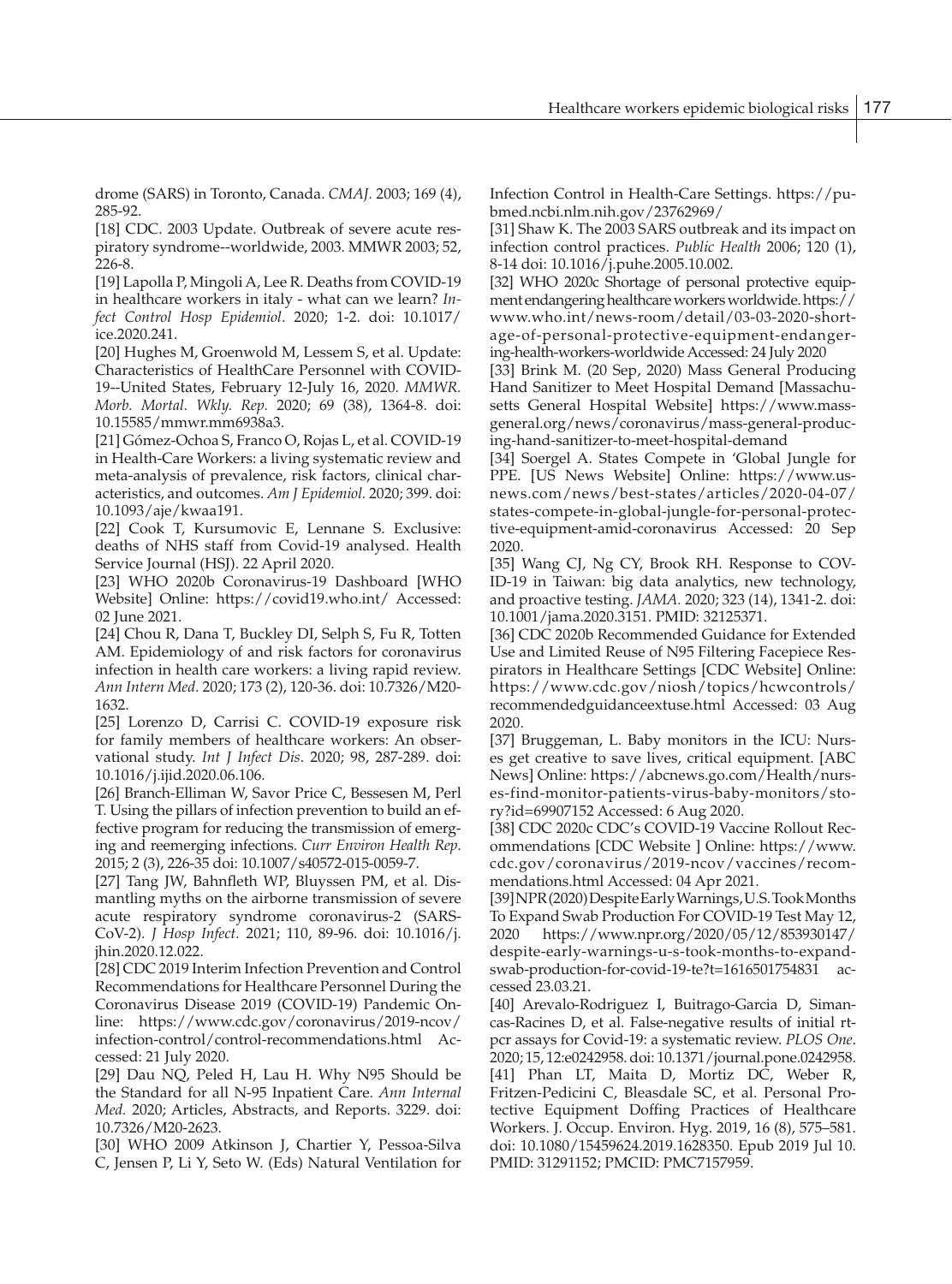[42] Mumma JM, Durso FT, Ferguson AN, et al. Human factors risk analyses of a doffing protocol for ebola-level personal protective equipment: mapping errors to contamination. *Clin Infect Dis*. 2018; 66 (6), 950-8. doi: 10.1093/cid/cix957.

[43] Reidy P, Fletcher T, Shieber C, et al. Personal protective equipment solution for UK military medical personnel working in an Ebola virus disease treatment unit in Sierra Leone. *J Hosp Infect.* 2017; 96 (1), 42-48. doi: 10.1016/j.jhin.2017.03.018.

[44] McDonald LC, Simor AE, Su IJ, et al. SARS in Healthcare Facilities, Toronto and Taiwan. *Emerg Infect Dis*. 2004; 10 (5), 777-81. doi: 10.3201/eid1005.030791.

[45] Bhaumik S, Moola S, Tyagi J, Nambiar D, Kakot M. Community health workers for pandemic response: a rapid evidence synthesis. *BMJ Global Health*. 2020; 04.28.20082586 doi: 10.1136/bmjgh-2020-002769.

[46] Kantor J. Behavioral considerations and impact on personal protective equipment use: Early lessons from the coronavirus (COVID-19) pandemic. *J Am Acad Dermatol*. 2020; 82 (5), 1087-8. doi: 10.1016/j.jaad.2020.03.013. [47] Verbeek JH, Rajamaki B, Ijaz S, Sauni R, et al. Personal protective equipment for preventing highly infectious diseases due to exposure to contaminated body fluids in healthcare staff. *Cochrane Database Syst Rev.* 2020; 5 (5), CD011621. doi: 10.1002/14651858.CD011621.pub5.

[48] Shallcross M. Scottish pandemic exercise revealed health services were not prepared for coronavirus. [Independent Nurse Website] Online: https://www. independentnurse.co.uk/news/scottish-pandemic-exercise-revealed-health-services-were-not-prepared-for-coronavirus/227694/ Accessed: 21 Aug 2020. [49] WHO Coronavirus disease (COVID-19) training: Simulation exercise [WHO Website] Online: https:// www.who.int/emergencies/diseases/novel-coronavirus-2019/training/simulation-exercise Accessed: 20 Aug 2020.

[50] Thiam S, Delamou A, Camara S, Carter J, Lama E, Ndiaye B. Challenges in controlling the Ebola outbreak in two prefectures in Guinea: why did communities continue to resist? *Pan Afr Med J.* 2015; 22 (Suppl. 1), 22. doi: 10.11694/pamj.supp.2015.22.1.6626.

[51] Rivers M, Gallon N. (2020, April 23) Mexico coronavirus: Medical workers have been attacked in Mexico over coronavirus fears CNN News: https://www. cnn.com/2020/04/23/world/mexico-coronavirus-attacks-intl/index.html

[52] (No listed authors) (2020, April 23) COVID-19: Indian government vows to protect healthcare workers from violence amid rising cases. *BMJ.* 2020; 369, m1631. doi: 10.1136/bmj.m1631.

[53] Mello MM, Greene JA, Sharfstein JM. Attacks on public health officials during COVID-19. *JAMA.* 2020; 324 (8), 741-2. doi: 10.1001/jama.2020.14423.

[54] Morris C, Barnes O. Covid: The NHS workers 'still recovering' as second wave looms BBC Reality Check Published 23 October 2020 Available at https:// www.bbc.co.uk/news/explainers-54623919 accessed 12.12.2020.

[55] Chan AO, Huak CY. Psychological impact of the 2003 severe acute respiratory syndrome outbreak on health care workers in a medium size regional general hospital in Singapore. Occup Med (Lond). 2004; 54 (3), 190-6. doi: 10.1093/occmed/kqh027.

[56] Lai J, Ma S, Wang Y, et al. Factors associated with mental health outcomes among health care workers exposed to Coronavirus Disease 2019. *JAMA Netw Open.* 2020; 3 (3), e203976. Published 2020 Mar 2. doi: 10.1001/ jamanetworkopen.2020.3976.

[57] Maunder R, Hunter J, Vincent L, et al. The immediate psychological and occupational impact of the 2003 SARS outbreak in a teaching hospital. *CMAJ.* 2003; 168 (10), 1245-51.

 [58] Wong L, Hawkins J, Langness S, Murell K, Iris P, Sammann A. Where are all the patients? Addressing Covid-19 fear to encourage sick patients to seek emergency care. *N. Engl J Med.* Catalyst 2020 May 14. doi: 10.1056/CAT.20.0193.

[59] National Syndromic Surveillance Program (NSSP): Emergency Department visits Percentages of visits for COVID-19-Like Illness (CLI) or Influenza-Like Illness (ILI) September 29, 2019 - April 4, 2020 Data as of April 9, 2020 [CDC Website] Online: https://www.cdc.gov/coronavirus/2019-ncov/covid-data/covidview/04172020/ covid-like-illness.html Accessed: 18 June 2020.

[60] Sanger-Katz M. Why 1.4 million health jobs have been lost during a huge health crisis [NY Times] Online: https://www.nytimes.com/2020/05/08/upshot/ health-jobs-plummeting-virus.html Accessed: 21 June 2020.

[61] Employment Situation Summary October 2nd, 2020. [U.S. Bureau of Labor Statistics Website] Online: https://www.bls.gov/news.release/empsit.nr0.htm Accessed: 20 June 2020.

[62] WHO 2018. World Health Organization. Occupational safety and health in public health emergencies: A manual for protecting health workers and responders. Geneva, WHO, available at https://apps.who.int/iris/ handle/10665/275385?locale-attribute=es&,

[63] Greenberg N, Docherty M, Gnanapragasam S, Wessely S. Managing mental health challenges faced by healthcare workers during covid-19 pandemic. *BMJ.* 2020; 368, m1211. doi: 10.1136/bmj.m1211.

[64] Barnes H, Hurley R, Taber K. Moral injury and PTSD: often co-occurring yet mechanistically different. *J Neuropsychiatry Clin Neurosci*. 2019; 31 (2), A4-103. doi: 10.1176/appi.neuropsych.19020036.

[65] Senior J. The psychological trauma that awaits our doctors and nurses [NY Times] Online: https://www. nytimes.com/2020/03/29/opinion/coronavirus-ventilators-rationing-triage.html?referringSource=articleShare Accessed: 03 July 2020.